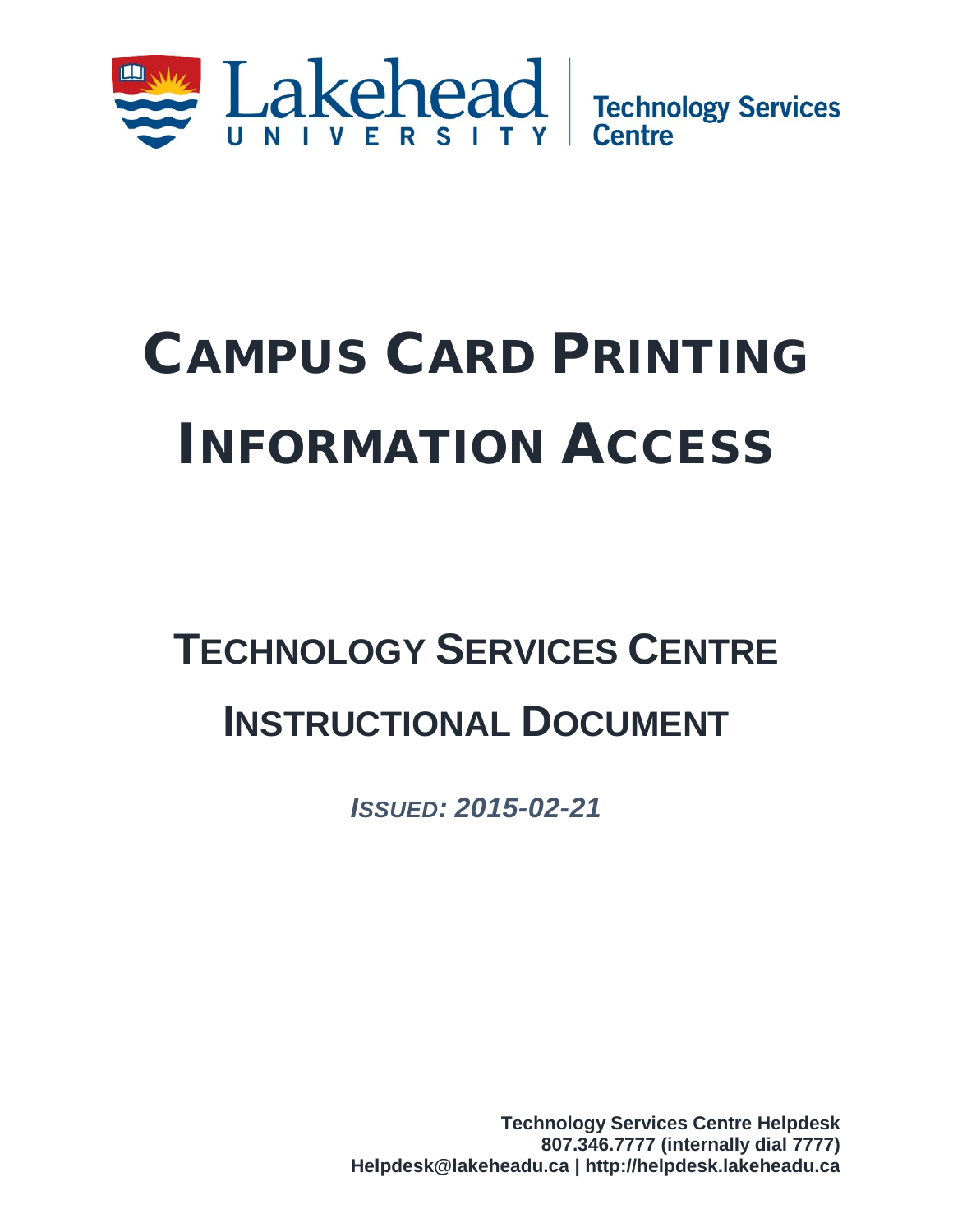### **TABLE OF CONTENTS**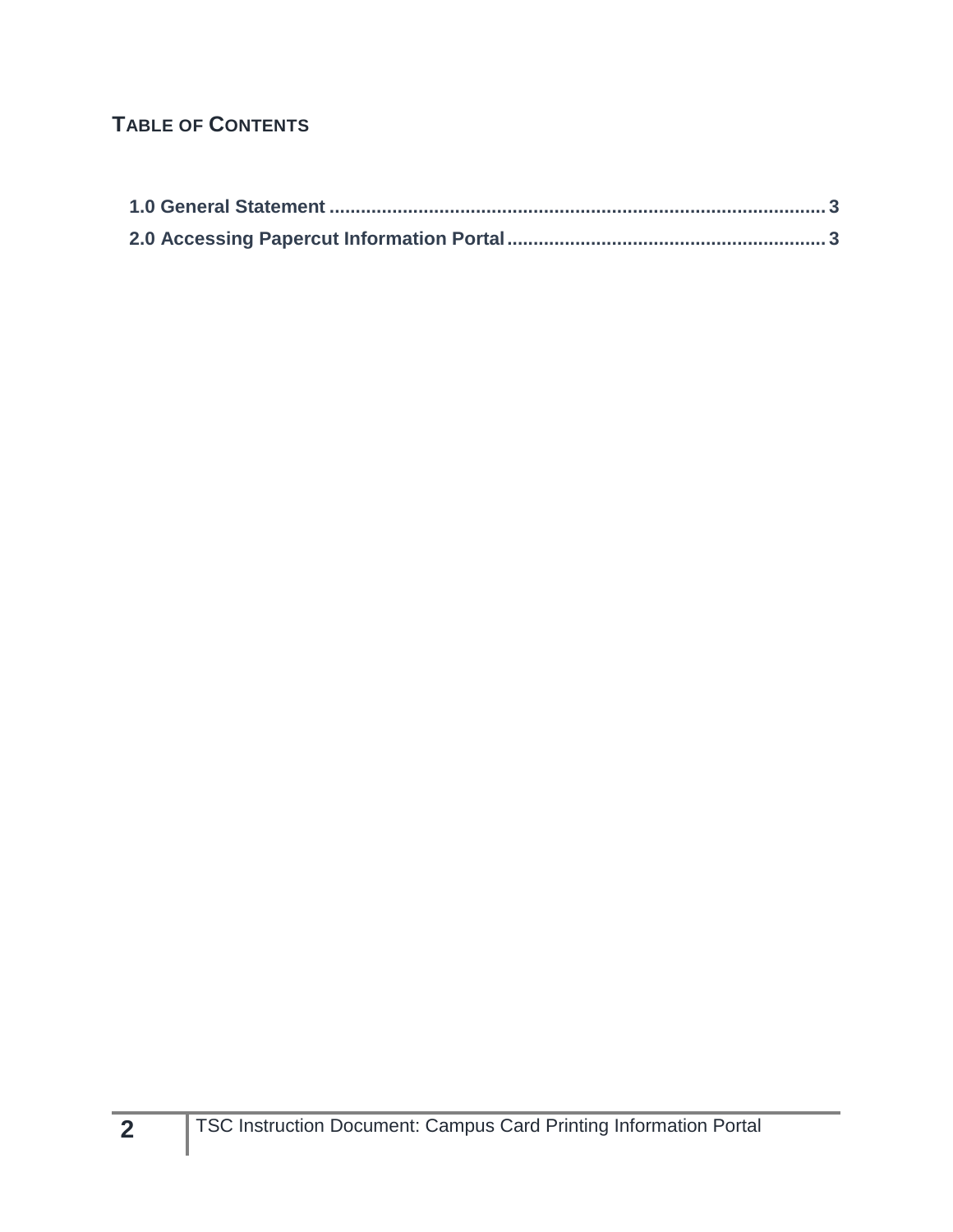#### <span id="page-2-0"></span>**1.0 General Statement**

Papercut provides a web interface tool which facilitates a user modifying their Campus Card account settings. Using this tool, users can change their Personal Identification Number (PIN), view account balances and review transaction records. The following sections outline how to access and navigate Papercut.

Any questions or concerns should be submitted through the Technology Services Centre Ticketing System or contacting the Helpdesk.

### <span id="page-2-1"></span>**2.0 Accessing Papercut Information Portal**

As a previous user you will have already installed the Papercut desktop client. If not please refer to the Helpdesk website and follow that procedure.

- 1) If you have already installed the desktop client, click on the Papercut icon located in the task bar.
- 2) On this pop-up window, select **Details**



3) In the next window enter your Lakehead University login credentials.